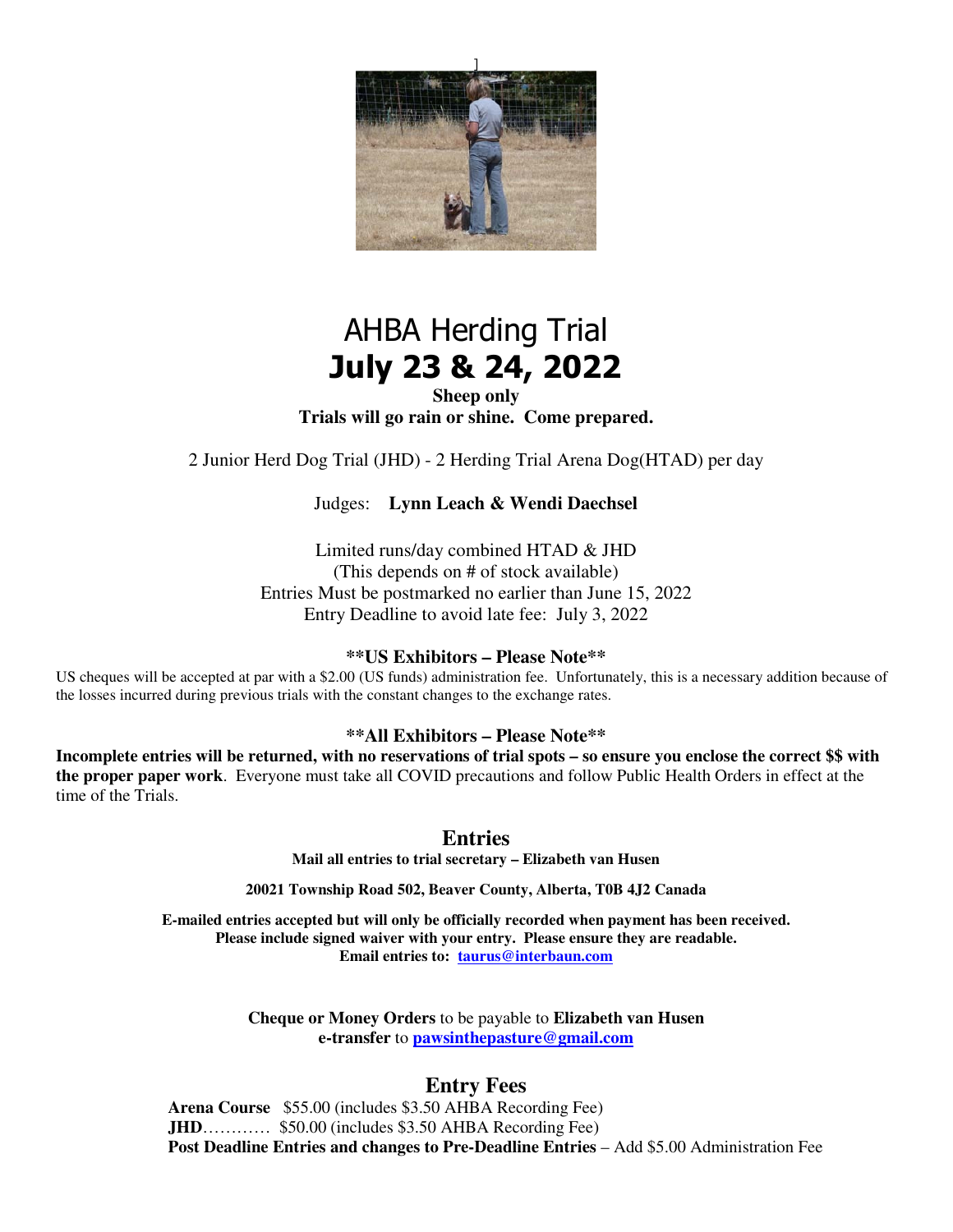# **Location and Directions**

*Chasin' Dreams 50524 Rge Rd 44, Duffield, AB, Canada Phone: +1 780-951-1313* 

### **From Edmonton:**

From Henday (Hwy 216) exit at Yellowhead West (Hwy16, Exit 25) to Jasper Drive 36 km to intersection with Hwy 770. Go South 14 km to Hwy 627. Turn Right (West) onto Hwy 627 and proceed 16 km to Range Road 43 and turn left (south). Drive 10 km to the intersection with Twp Rd 510 (paving ends here) and turn right (west). Continue 0.5 km on Twp Rd 510 to the first intersection (Rge Re 44) and turn left. Take the third driveway on your right (across a cattle gate). Chasin' Dreams Arena is on the right-hand side.

### **From the south:**

North on Hwy 2 to Hwy 19 (at Nisksu). Turn left (west) and go to Hwy 60. Turn right (North) into and through Devon. Continue to Hwy 627 (lights). Turn left (west) and continue to Range Road 43 as above.

**PIN** for the Arena: 53.360753,-114.539258 https://maps.app.goo.gl/GJTzm5N25m65kZr66

Courteous and considerate use of the facilities is expected to ensure continued use of facility and/or accomodations. Keep dogs from barking & running unsupervised. Do not leave dogs unattended and please **SCOOP AFTER YOUR DOG!** 

# **Motels & Camping**

There is free on-site camping (tents, campers, RVs), sorry no hook ups. Port-a-Potty and a hose for water will be available.

### **Camping**

**Diamond Grove RV Campground** - 41 Century Cl, Spruce Grove, AB, T7X 3B3 780 962 8003, Diamondgrovervpark@gmail.com **Stony Plain Lions RV Park** - 9 Granite Dr, Stony Plain, AB 780 963 4505, campground@stonyplainlions.org **Camp'n Class RV Park**, 4107 50 St. Stony Plain, AB T7Z 1L5 Toll Free – 855 455 2299, Direct 780 963 2299 info@campinclass.com **Hotels Motel 6** – 66 Boulder Blvd, Stony Plain, AB, T7Z 1V7 780 968 5123

### **Accommodation fills up quickly during this time. Please book as early as you can.**

Courteous and considerate use of the facilities is expected to ensure continued acceptance. Keep dogs away from neibour's fence. Do not leave dogs unattended and please **SCOOP AFTER YOUR DOG!** Please make your reservation early.

# **Food**

There will be a Food Truck onsite. Restaurants within ½ hour drive.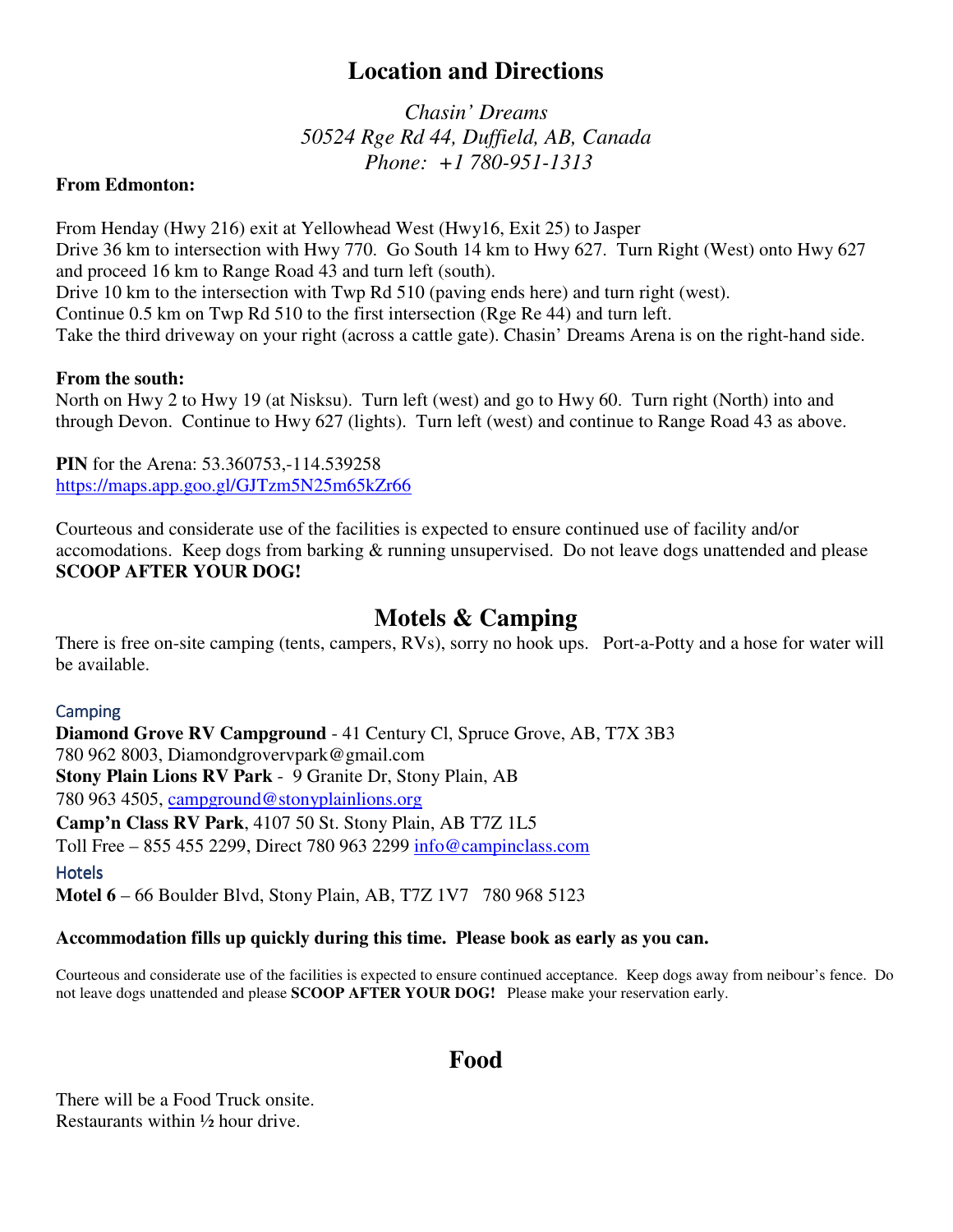# **Awards**

**Dogs must achieve a qualifying score to be eligible for prizes**. Unless otherwise stated, awards are as follows:

| High in Trial                                  | Suitable Prize and/or Rosette                        |
|------------------------------------------------|------------------------------------------------------|
| Reserve High in Trial                          | Suitable Prize and/or Rosette                        |
| 1st - 4th Place in Class                       | <b>Flat Ribbon</b>                                   |
| Qualifying Score                               | <b>Flat Ribbon</b>                                   |
| High Combined HTDI Dog (Saturday and Sunday)   | Suitable Prize and/or Rosette                        |
| High Combined HTDII Dog (Saturday and Sunday)  | Suitable Prize and/or Rosette                        |
| High Combined HTDIII Dog (Saturday and Sunday) | Suitable Prize and/or Rosette                        |
| Joey Award for Stockmanship                    | This award will be presented to the dog/handler team |
|                                                | that demonstrates good stockmanship during the       |
|                                                | weekend (not necessarily with a qualifying score).   |
|                                                | Judges choice.                                       |

# **On-Call Veterinarian**

Meridian Vet #113 4707 – 49 Ave Stony Plain (780) 968 0700

# **Schedule and Judging**

**July 23, 2022** -**Trials 1** and **2** will be scheduled to start in the **afternoon.** Lynn Leach will judge Trial 1 JHD and HTAD1. Wendy Daechsel will be judging HTADII and HTADIII in Trial 1 and all of Trial 2. **July 24. 2022** -**Trials 3** and **4** will be scheduled to start in the **morning**. Wendi Daechsel will judge all of Trial 3 and in Trial 4 will judge HTADII, HTADI. Lynn Leach will Judge HTADIII and JHD in Trial 4.

Details will be provided once entries and schedule have been finalized.

### **General Rules**

**PLEASE PICK UP AFTER YOUR DOG!!** Dogs must be on leash when not in the arena. There are livestock, **INCLUDING GUARDIAN DOGS,** on the premises, so please control your dog. Close gates behind you if you find them closed, and leave them open if you find them open. Thank you!

### **Associated Herding Clinic**

A two-day herding clinic will take place on July 20 & 21, 2022 at the same location. The clinic will be given by Lynn Leach. Lynn has given clinics all across North America, Europe and Australia. She is currently running an Australian Cattle Dog. She has also handled a Border Collie, a Boxer a Mudi, and German Shepherd Dog to mention a few breeds. Clinic will be limited to 10 working spots and are for all breeds of dogs at any level.

For more information, contact Cindy Prescott at 780-445-8406 or at cutterscow@gmail.com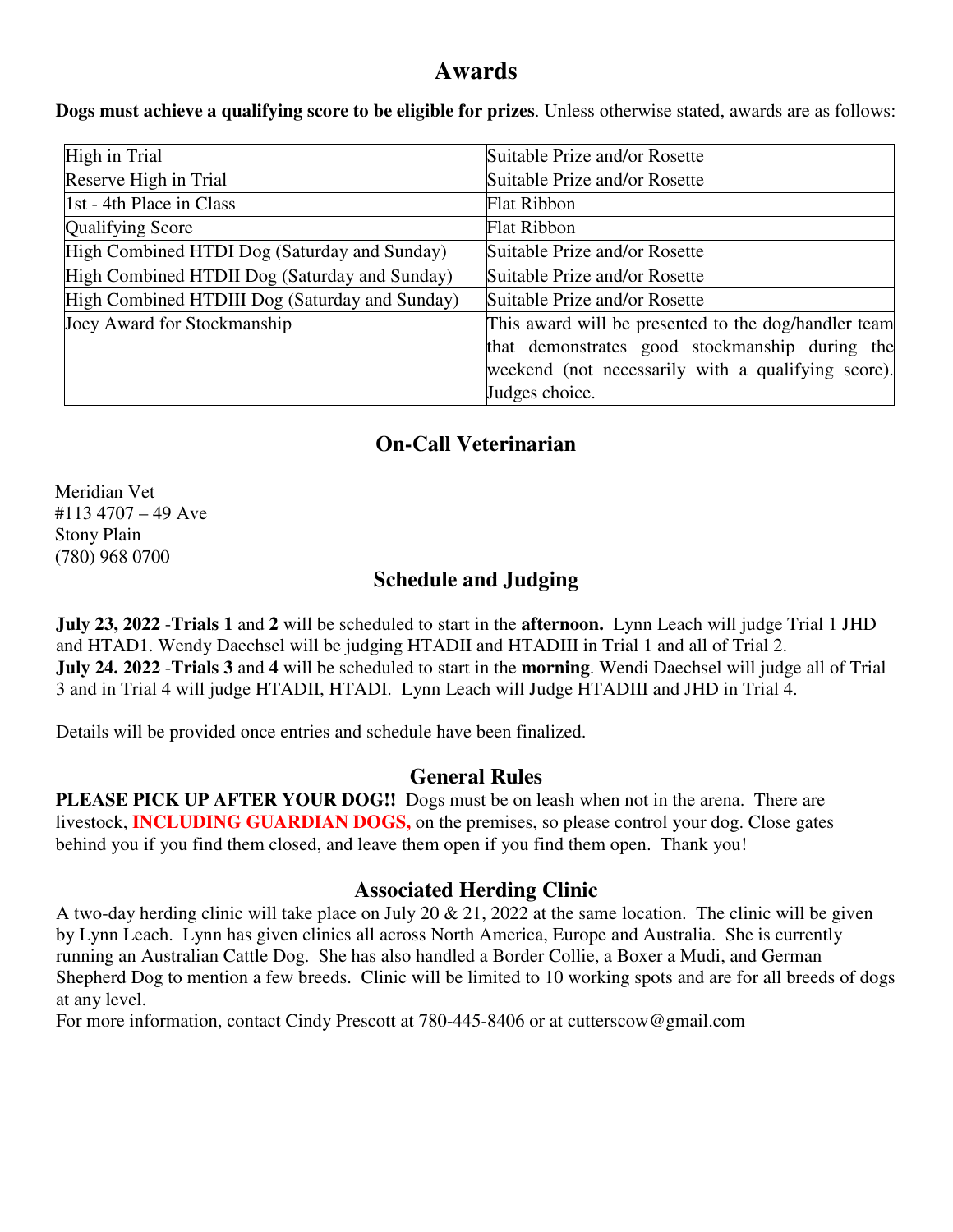### **AHBA Herding Test & Trials**

| Please fill out one entry form, per dog |                                                                        |
|-----------------------------------------|------------------------------------------------------------------------|
|                                         |                                                                        |
|                                         | Registered Name                                                        |
|                                         |                                                                        |
|                                         |                                                                        |
|                                         |                                                                        |
|                                         |                                                                        |
|                                         |                                                                        |
|                                         | Phone $\_\_\_\_\_\_\_\_\_\_\_\_$ E-mail $\_\_\_\_\_\_\_\_\_\_\_\_\_\_$ |
| Name of handler if other than owner:    |                                                                        |

If **not** entering the regular class, please indicate if you are entering Non-Competitive or Exhibition Only.

| July 23, 2022 |            |  |  |                   |                 |                 |                    |  |
|---------------|------------|--|--|-------------------|-----------------|-----------------|--------------------|--|
| Trial 1       | <b>JHD</b> |  |  | HTAD Level        | Non-Competitive | Exhibition Only | <b>HTCH Points</b> |  |
| Trial 2 JHD   |            |  |  | <b>HTAD</b> Level | Non-Competitive | Exhibition Only | <b>HTCH Points</b> |  |
| July 24, 2022 |            |  |  |                   |                 |                 |                    |  |
| Trial 3       | <b>JHD</b> |  |  | HTAD Level        | Non-Competitive | Exhibition Only | <b>HTCH Points</b> |  |
| Trial 4       | <b>JHD</b> |  |  | <b>HTAD</b> Level | Non-Competitive | Exhibition Only | <b>HTCH Points</b> |  |

**Cheque enclosed: \_\_\_\_\_\_\_\_\_\_\_\_\_\_\_\_\_\_** 

In consideration for participation in this event, I agree to assume all responsibility for any claim, loss or damage, of whatever kind or nature, whether to person or property, which may be caused at or near this event, either directly or indirectly, by me or the dog(s) I have entered in or brought to this event. I further agree that I will hold AHBA, Chasin' Dreams, Sheldon Greanya, Leanne Murray, Gerri Quinn-Kucy, Cindy Prescott and Elizabeth van Husen harmless and defend them from any and all liability for any injury, claimed damage or loss, of whatever kind or nature, whether to person or property, caused at or near this event whether directly or indirectly, by or to me or any dog(s) I have entered in or brought to this event. I agree to indemnify AHBA, Chasin' Dreams, Sheldon Greanya, Leanne Murray, Gerri Quinn-Kucy, Cindy Prescott and Elizabeth van Husen for any loss cost or expense including attorney fee and cost to which AHBA, Chasin' Dreams, Sheldon Greanya, Leanne Murray, Gerri Quinn-Kucy, Cindy Prescott and Elizabeth van Husen might be subject to as a result of any claim, suit, loss or damage caused in any way by any act or negligence on my part or on the part of any dog(s) I have entered in or brought to the event. AHBA, Chasin' Dreams, Sheldon Greanya, Leanne Murray, Gerri Quinn-Kucy, Cindy Prescott and Elizabeth van Husen do not have and do not exercise control of the conduct of this event or those present. I certify and represent that the dog(s) I have entered in or brought to this event is (are) not a hazard to other dogs, other animal, or to people.

\_\_\_\_\_\_\_\_\_\_\_\_\_\_\_\_\_\_\_\_\_\_\_\_\_\_\_\_\_\_\_\_\_\_\_\_\_\_\_\_\_\_\_\_\_\_\_\_\_ \_\_\_\_\_\_\_\_\_\_\_\_\_\_\_\_\_\_\_\_\_\_\_\_\_\_\_\_\_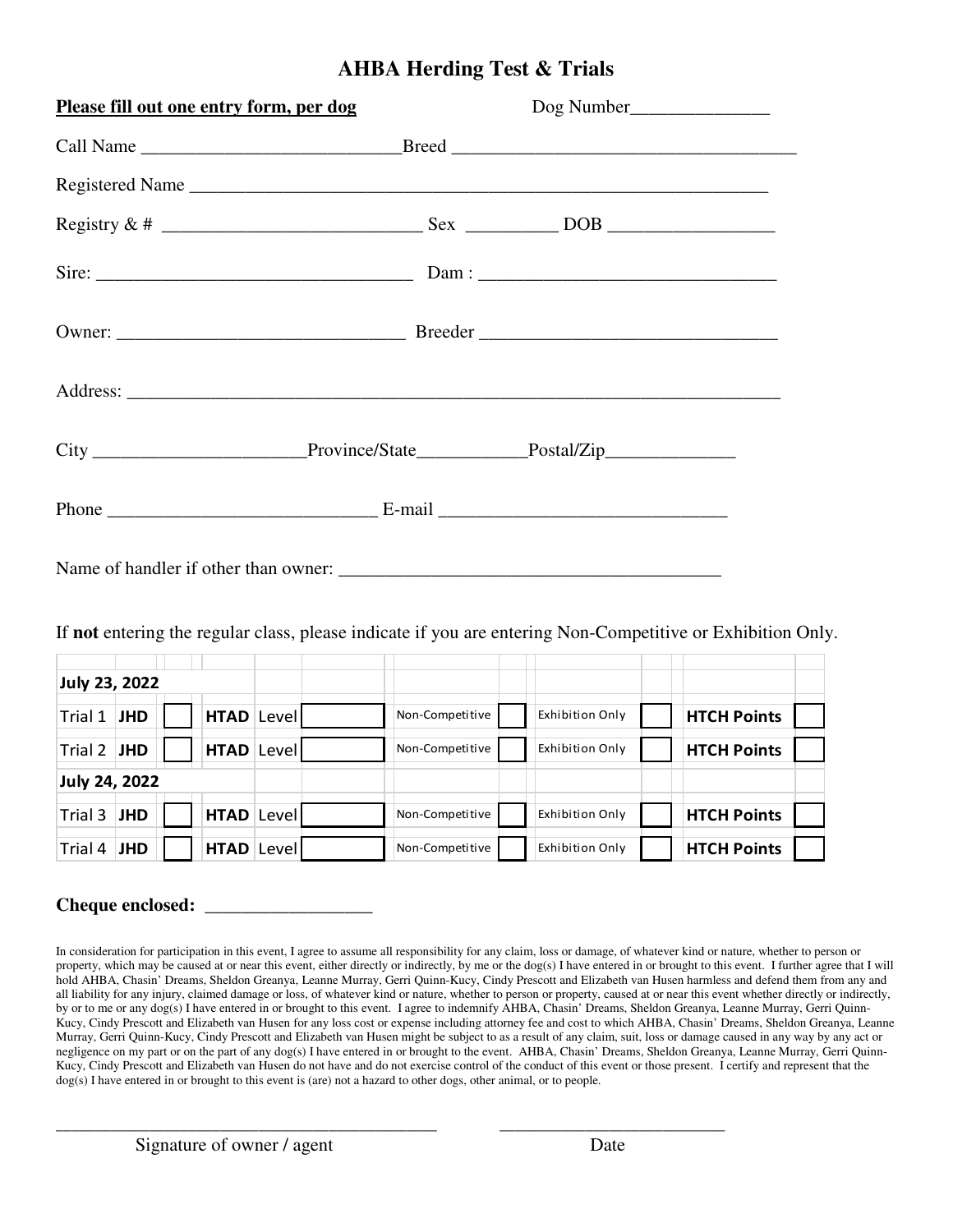### **WAIVER**

In addition, by signing below, the Participant and/or the Participant's Guardian understands, acknowledges and assumes the inherent risks in participating in the event, including, but not limited to: the potential for bodily injury or illness (including contraction of COVID-19), contact or interaction with others who may have been exposed to COVID-19, permanent disability, paralysis, or loss of life, collision with natural or manmade objects, dangers arising from adverse weather conditions, imperfect venue or field of play conditions, equipment failure, Participants of varying skill levels, inadequate safety measures, circumstances known, unknown or beyond the control of the Organizer, its partners, sponsors, agents, affiliates, director, employees, officers, therapists, or volunteers (together the "**Organization**"), negligence or omission of the Organization (collectively, the "**Risks**"). Participants not following the current COVID-19requirements will be asked to leave and their entry fee will NOT be refunded.

In consideration for allowing the Participant to participate in the Event, the Participant and/or the Participant's Guardian: (a) release, discharge and forever hold harmless the Organization from any and all liability for damages or loss arising as a result of the Risks of participation in or in connection with the Event; (b) waive any right to sue the Organization in respect of all causes of action (including for injuries or illness caused by their own negligence), claims, demands, damages or losses of any kind that may arise as a result of the Risks of participation in or in connection with the Event, including without limitation the right to make a third party claim or claim over against the Organization arising from the same; and (c) freely assumes all risks associated with the Risks, anything incidental to the Risks, which may arise as a result of participation in or in connection with the Event. **YOU ARE GIVING UP LEGAL RIGHTS TO ANY AND ALL FUTURE CLAIMS AGAINST THE ORGANIZATION.** 

I confirm that I have read and fully understand this waiver and release of liability. I sign this waiver and release of liability voluntarily without any inducement, assurance, or warranty being made to me.

PRINT NAME \_\_\_\_\_\_\_\_\_\_\_\_\_\_\_\_\_\_\_\_\_\_\_\_\_\_\_\_\_\_\_\_\_\_\_\_\_\_\_\_\_\_\_\_\_\_\_\_\_\_\_\_\_\_ Date: \_\_\_\_\_\_\_\_\_\_\_\_\_\_\_\_\_\_\_\_\_\_\_\_\_\_\_\_\_

(mm/dd/yyyy)

Signature: \_\_\_\_\_\_\_\_\_\_\_\_\_\_\_\_\_\_\_\_\_\_\_\_\_\_\_\_\_\_\_\_\_\_\_\_\_\_\_\_\_\_\_\_\_\_\_\_\_\_\_\_\_\_\_ Date: \_\_\_\_\_\_\_\_\_\_\_\_\_\_\_\_\_\_\_\_\_\_\_\_\_\_\_\_\_\_

Participant or Guardian for Minor (mm/dd/yyyy)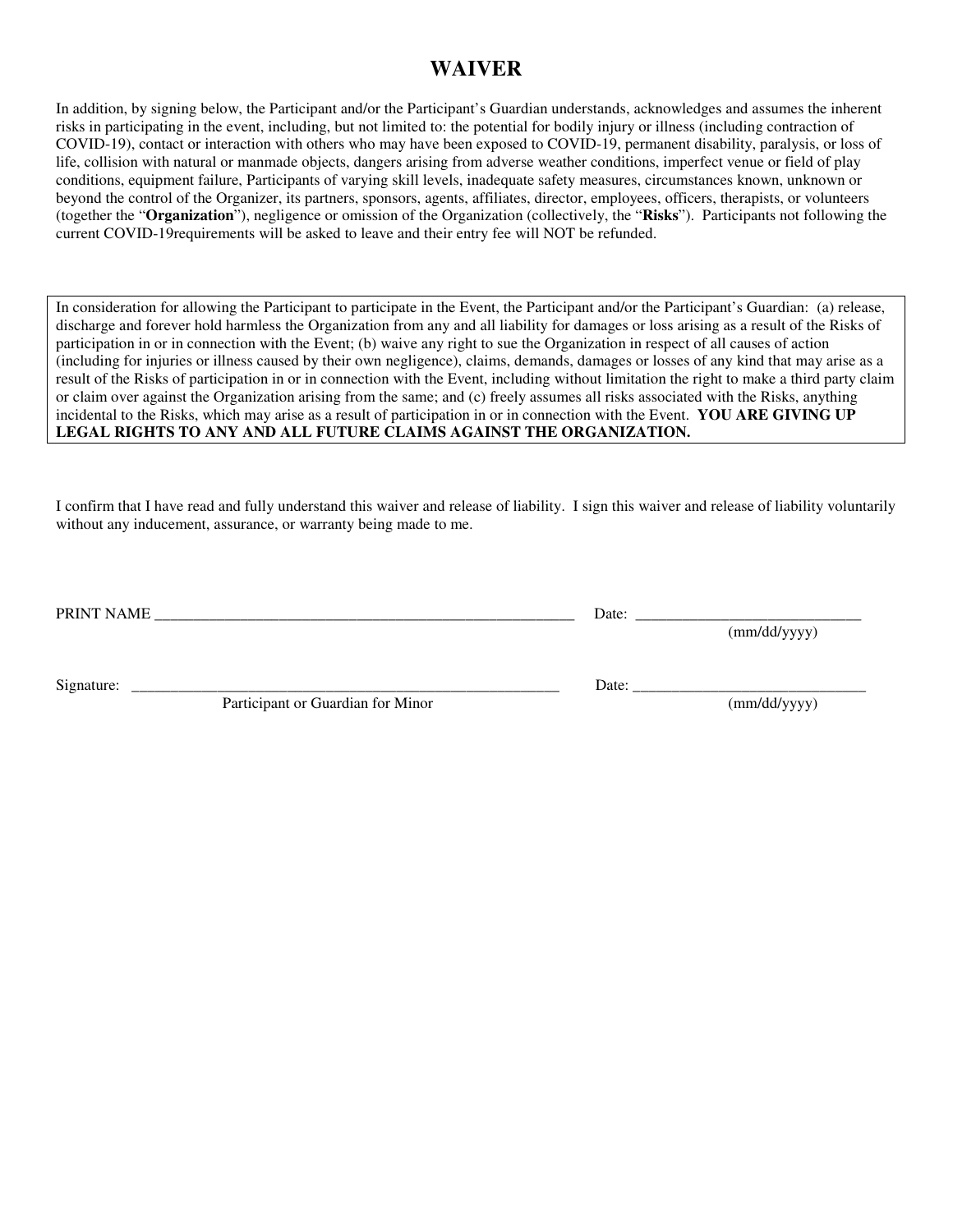#### **JUNIOR HERDING DOG TEST COURSE DIAGRAM**

| <b>Corner Panel</b> |                      | <b>Corner Panel</b> |
|---------------------|----------------------|---------------------|
|                     |                      |                     |
|                     |                      |                     |
|                     |                      |                     |
|                     |                      |                     |
|                     | <b>Centre Panel</b>  |                     |
|                     |                      |                     |
|                     |                      |                     |
|                     |                      |                     |
|                     |                      |                     |
|                     |                      |                     |
|                     |                      |                     |
|                     |                      |                     |
|                     |                      |                     |
|                     |                      |                     |
|                     | <b>Stock set out</b> |                     |
|                     |                      |                     |
|                     |                      |                     |
|                     |                      | <b>Repen</b>        |

Note: this course may also be set up in an open field, by substituting two free-standing panels for the corner panels. These free-standing panels should be located approximately where the corner panels would be in an arena, and should be similar in size and form to the center panel.

The course is described as follows:

The stock are freestanding in the middle of the short side near the top of the arena, well off the fence. The dog may be brought in on lead, and the handler may gently guide the dog by the collar to a position within no less than 15 ft. of the stock before removing the lead. Off-lead, the dog must hold a stand, sit or down, then is released to gather and/or drive the stock. Throughout the course, the handler may take any position relative to the stock and dog and may move anywhere on the course, including through the obstacles. The handler may not touch the dog once the stock are set in motion.

The stock are taken through the panels. The handler may take the center panel either on the return from the corner panels or on the way to the corner panels (when negotiating the corner panels, the handler may choose to do either the right-hand or left-hand panel first). The stock are then taken to the pen. The dog is stopped, holding the stock in place, while the handler opens the gate to the pen. After the stock have entered, the handler must close the gate; the dog should remain outside the pen.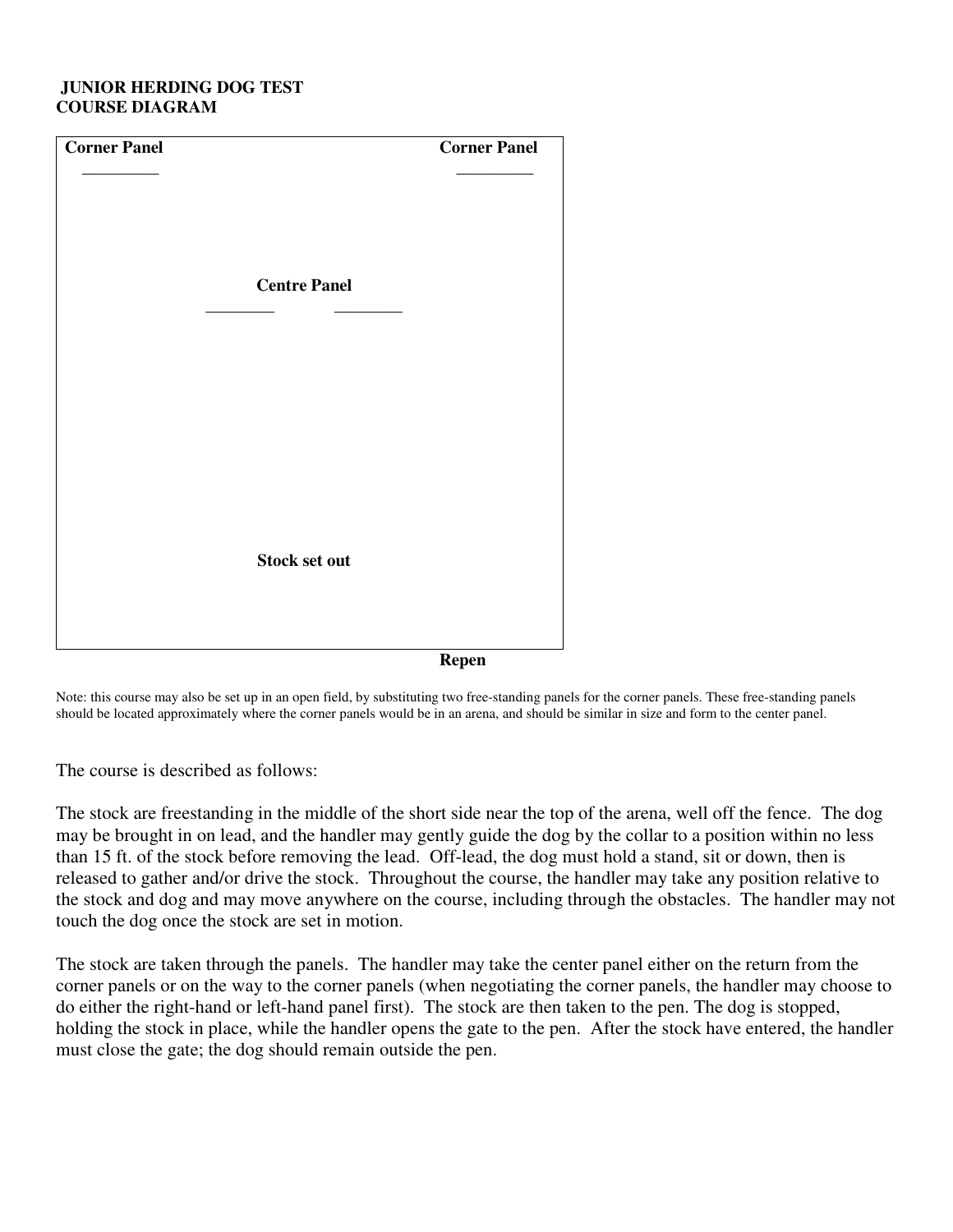The judge must observe the handler and dog and may not physically assist the handler and dog, but may advise the handler on how best to encourage the dog to move the stock and how to maneuver around the course.

The dog must demonstrate its ability to collect and control stock, put stock in motion, move the stock in straight lines and turns, negotiate obstacles and come to a reliable stop at the pen. The stock must be taken through both corner panels and through the center obstacle to qualify.

 Dogs are not to be allowed to rough up, trample or grip stock. Unruly dogs or dogs which attempt to attack the stock must be taken from the arena immediately. Dogs which are excessively fearful of the stock should be removed. Dogs showing lack of progress should be removed from the arena after five minutes.

Testing is completed and the handler may leash the dog as soon as the gate is closed.

Course time is 10 minutes.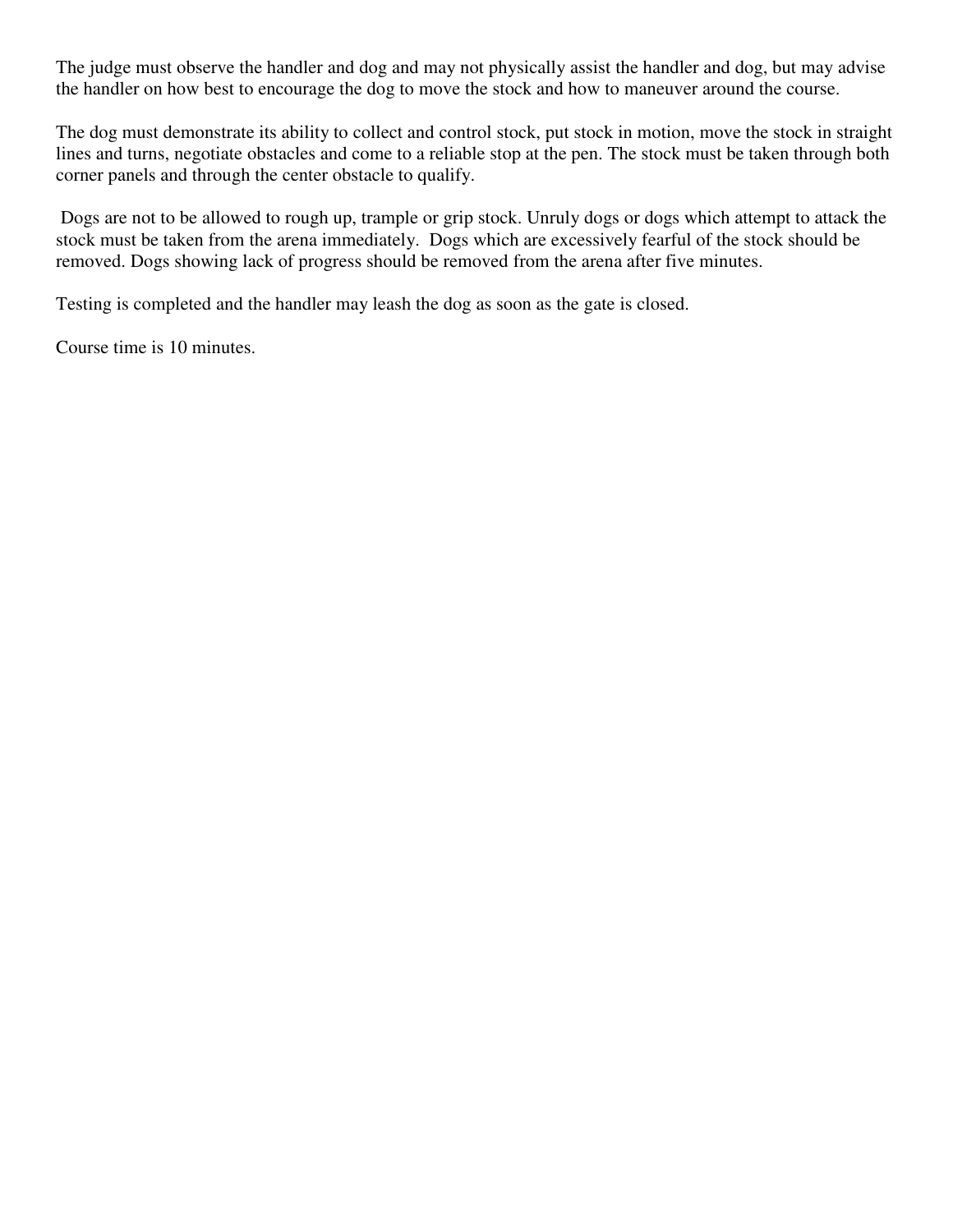### AHBA Arena Sheep Course #5 Day 1 Quinn-Kucy 2022